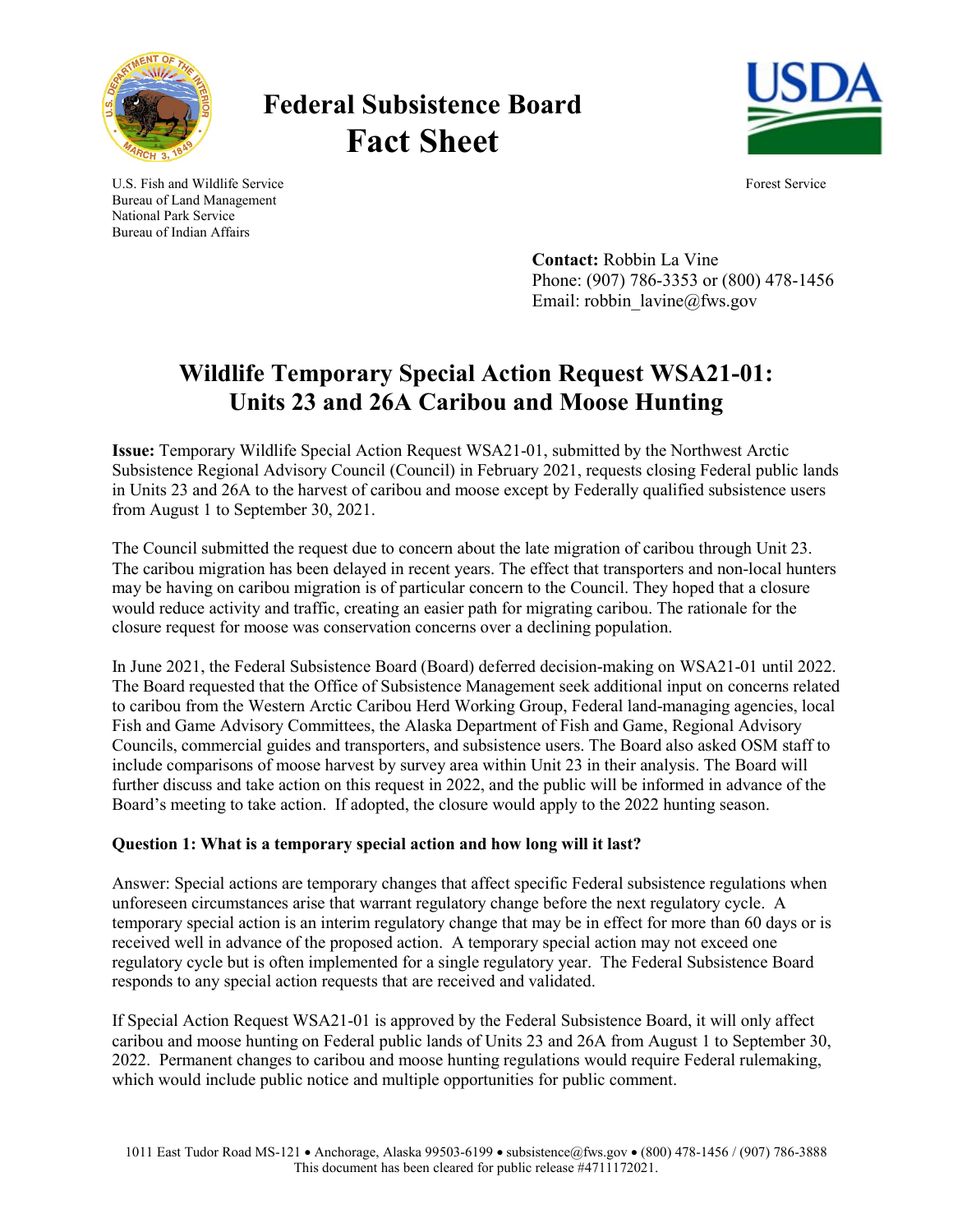#### **Question 2: How can the public comment on this specific special action request (WSA21-01)?**

Answer: Two public hearings are scheduled, one on November 17, 2021, from 4:00 p.m. to 6:00 p.m. and the second on December 2, 2021, from 4:00 p.m. to 6:00 p.m. The purpose of these hearings is to receive public testimony on concerns related to caribou and this special action request.

#### **Public Hearing Information:**

**Wednesday, November 17, 2021 from 4pm – 6pm (or until the end of public participation) Teleconference: Toll Free: 888-942-9690 Passcode: 6071806**

**Thursday, December 2, 2021 from 4pm – 6pm (or until the end of public participation) Teleconference: Toll Free: 888-390-1184 Passcode: 4410011**

Public testimony shared during the hearings will be forwarded to the Federal Subsistence Board for consideration based on Federal regulations covering Special Actions and the associated timelines involved with the process, written comments will not be accepted.

#### **Question 3: If adopted by the Federal Subsistence Board, what Federal public lands would be affected by this special action request?**

Answer: For the purposes of this special action request, the following Federal public lands would be affected by the closure:

- Unit 23 Noatak National Preserve, Selawik National Wildlife Refuge, Gates of the Arctic National Preserve, Bering Land Bridge National Preserve, and scattered parcels of Bureau of Land Management and Fish and Wildlife Service lands
- Unit 26A National Petroleum Reserve Alaska, Gates of the Arctic National Preserve

Cape Krusenstern National Monument, Kobuk Valley National Park, and Gates of the Arctic National Park are already only open to hunting by local resident zone communities.

#### **Question 4: Who are Federally qualified subsistence users?**

Answer: For the purposes of this special action request, Federally qualified subsistence users are the following:

- Unit 23 Caribou—Residents of Unit 21D west of the Koyukuk and Yukon Rivers, Galena, Units 22, 23, 24 (including residents of Wiseman but not including other residents of the Dalton Highway Corridor Management Area), and 26A
- Unit 23 Moose—Residents of Unit 23
- Unit 26A Caribou—Residents of Unit 26, Anaktuvuk Pass, and Point Hope
- Unit 26A Moose—Residents of Unit 26 (excluding the Prudhoe Bay-Deadhorse Industrial Complex), Point Hope, and Anaktuvuk Pass